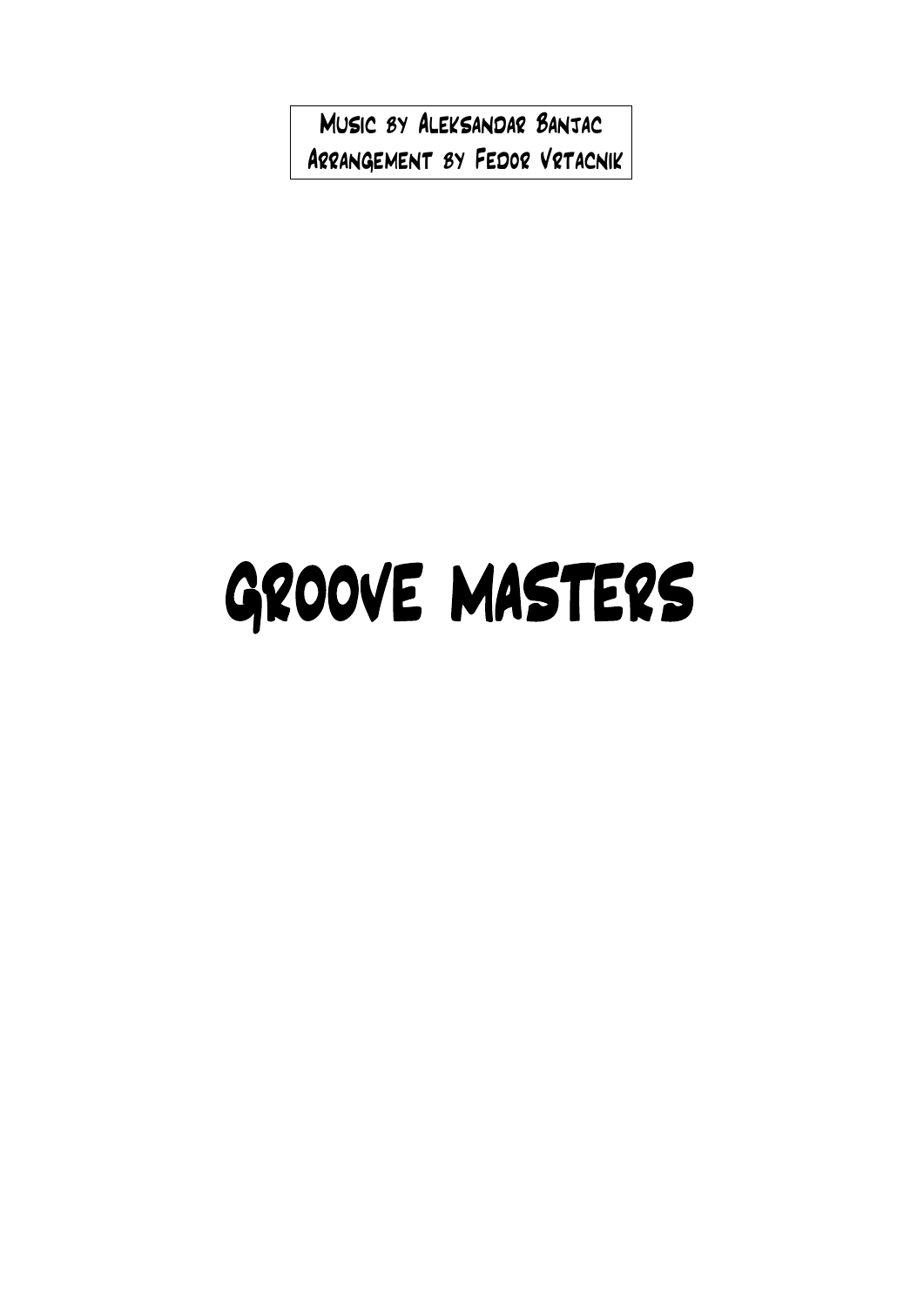## GROOVE MASTERS